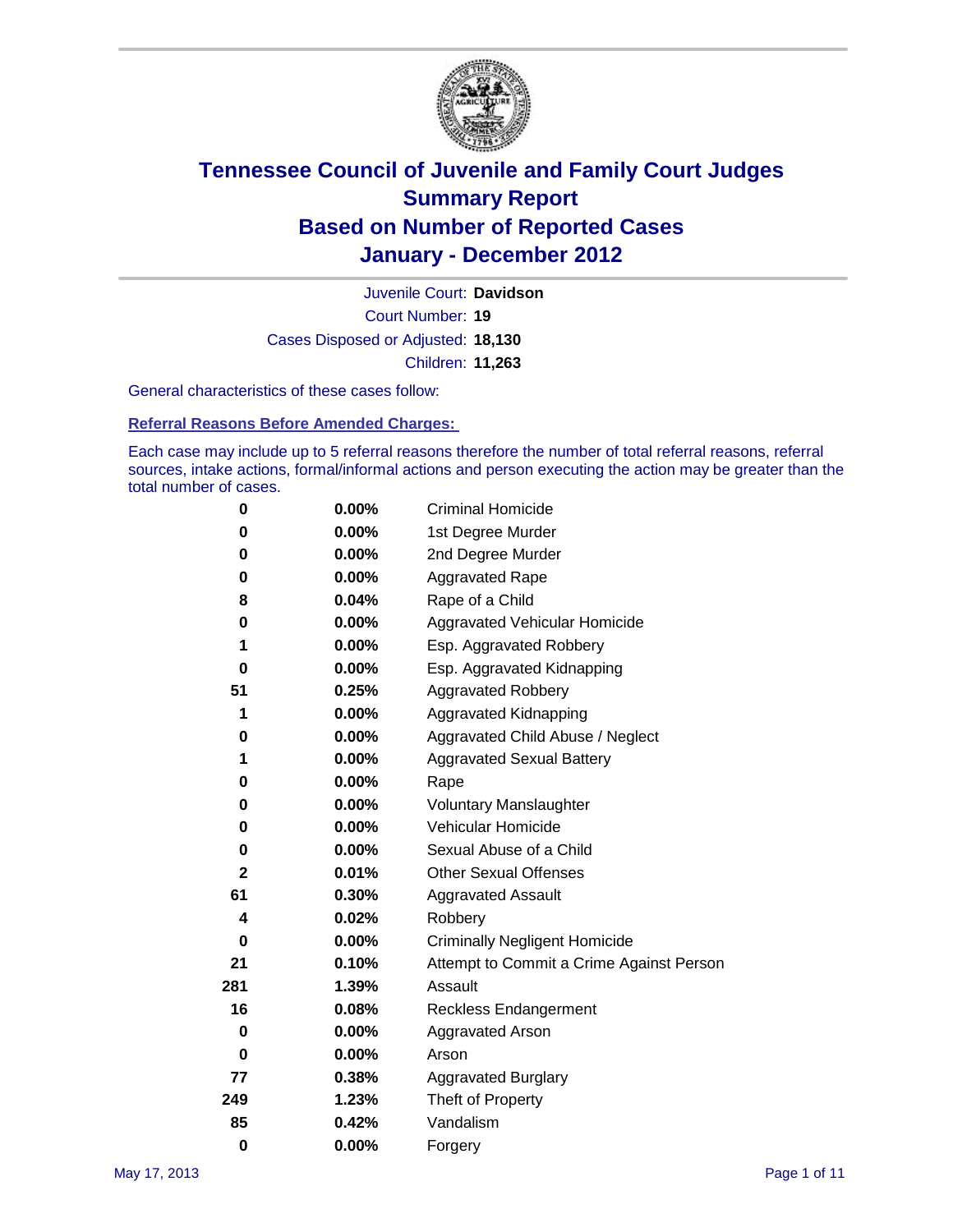

Court Number: **19** Juvenile Court: **Davidson** Cases Disposed or Adjusted: **18,130** Children: **11,263**

#### **Referral Reasons Before Amended Charges:**

Each case may include up to 5 referral reasons therefore the number of total referral reasons, referral sources, intake actions, formal/informal actions and person executing the action may be greater than the total number of cases.

| $\bf{0}$    | 0.00%    | <b>Worthless Checks</b>                                     |
|-------------|----------|-------------------------------------------------------------|
| $\mathbf 2$ | 0.01%    | Illegal Possession / Fraudulent Use of Credit / Debit Cards |
| 28          | 0.14%    | <b>Burglary</b>                                             |
| 6           | 0.03%    | Unauthorized Use of a Vehicle                               |
| 0           | 0.00%    | <b>Cruelty to Animals</b>                                   |
| 1           | $0.00\%$ | Sale of Controlled Substances                               |
| 87          | 0.43%    | <b>Other Drug Offenses</b>                                  |
| 246         | 1.21%    | Possession of Controlled Substances                         |
| 0           | $0.00\%$ | <b>Criminal Attempt</b>                                     |
| 6           | 0.03%    | Carrying Weapons on School Property                         |
| 124         | 0.61%    | Unlawful Carrying / Possession of a Weapon                  |
| 62          | 0.31%    | <b>Evading Arrest</b>                                       |
| 15          | 0.07%    | Escape                                                      |
| 12          | 0.06%    | Driving Under Influence (DUI)                               |
| 67          | 0.33%    | Possession / Consumption of Alcohol                         |
| 80          | 0.39%    | Resisting Stop, Frisk, Halt, Arrest or Search               |
| 9           | 0.04%    | <b>Aggravated Criminal Trespass</b>                         |
| 5           | 0.02%    | Harassment                                                  |
| 158         | 0.78%    | Failure to Appear                                           |
| 23          | 0.11%    | Filing a False Police Report                                |
| 11          | 0.05%    | Criminal Impersonation                                      |
| 352         | 1.74%    | <b>Disorderly Conduct</b>                                   |
| 135         | 0.67%    | <b>Criminal Trespass</b>                                    |
| 9           | 0.04%    | <b>Public Intoxication</b>                                  |
| 13          | 0.06%    | Gambling                                                    |
| 253         | 1.25%    | <b>Traffic</b>                                              |
| 0           | 0.00%    | Local Ordinances                                            |
| 0           | 0.00%    | Violation of Wildlife Regulations                           |
| 1           | 0.00%    | Contempt of Court                                           |
| 423         | 2.09%    | Violation of Probation                                      |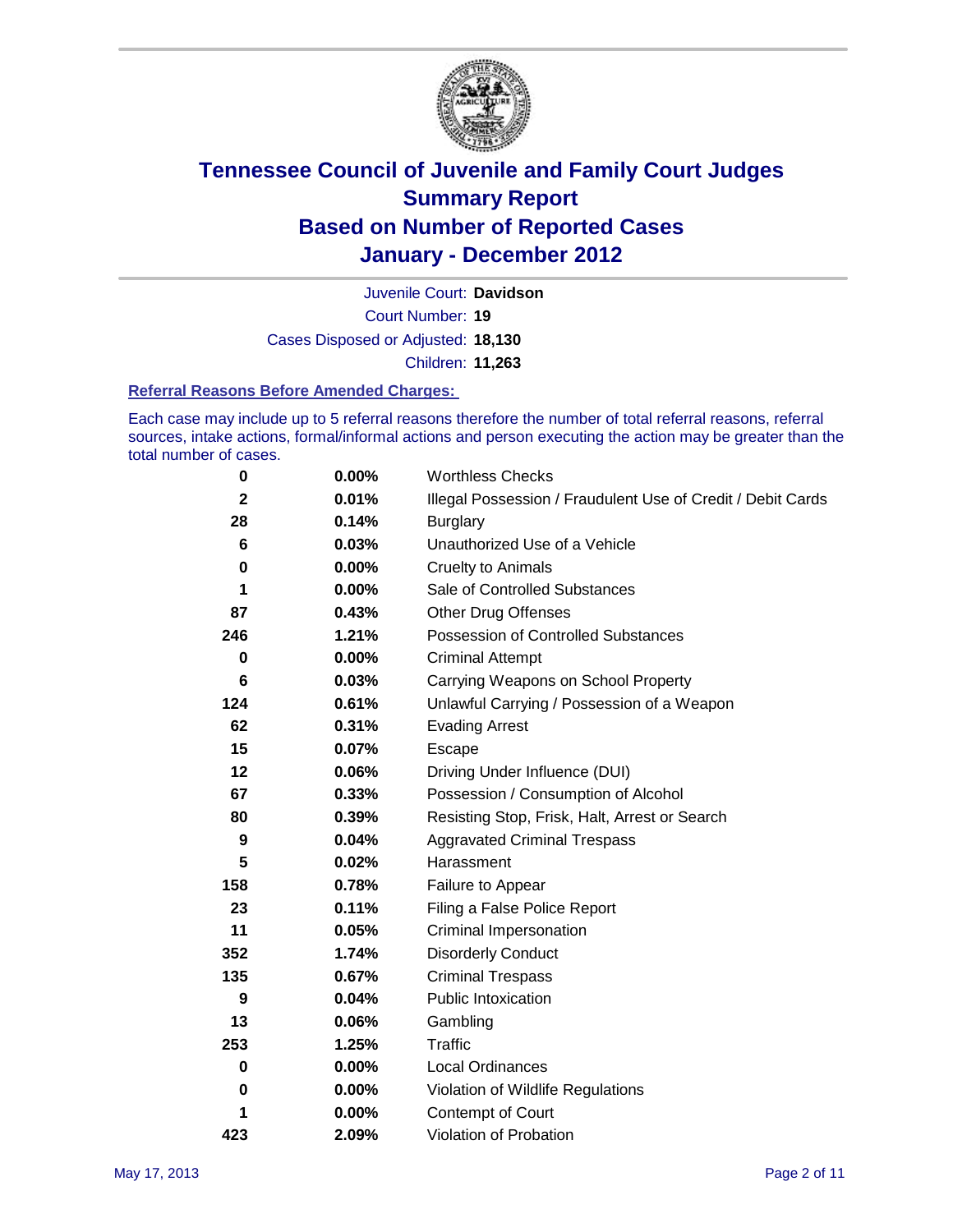

Court Number: **19** Juvenile Court: **Davidson** Cases Disposed or Adjusted: **18,130** Children: **11,263**

#### **Referral Reasons Before Amended Charges:**

Each case may include up to 5 referral reasons therefore the number of total referral reasons, referral sources, intake actions, formal/informal actions and person executing the action may be greater than the total number of cases.

| $\bf{0}$ | 0.00%    | Violation of Aftercare                 |
|----------|----------|----------------------------------------|
| 1,415    | 6.98%    | <b>Unruly Behavior</b>                 |
| 613      | 3.02%    | Truancy                                |
| 3,875    | 19.12%   | In-State Runaway                       |
| 0        | 0.00%    | Out-of-State Runaway                   |
| 312      | 1.54%    | Possession of Tobacco Products         |
| 1        | $0.00\%$ | Violation of a Valid Court Order       |
| 282      | 1.39%    | Violation of Curfew                    |
| 0        | $0.00\%$ | <b>Sexually Abused Child</b>           |
| $\bf{0}$ | 0.00%    | <b>Physically Abused Child</b>         |
| 894      | 4.41%    | Dependency / Neglect                   |
| 19       | 0.09%    | <b>Termination of Parental Rights</b>  |
| $\bf{0}$ | 0.00%    | <b>Violation of Pretrial Diversion</b> |
| 0        | 0.00%    | Violation of Informal Adjustment       |
| 134      | 0.66%    | <b>Judicial Review</b>                 |
| 0        | 0.00%    | <b>Administrative Review</b>           |
| 888      | 4.38%    | <b>Foster Care Review</b>              |
| 210      | 1.04%    | Custody                                |
| 231      | 1.14%    | Visitation                             |
| 796      | 3.93%    | Paternity / Legitimation               |
| 3,117    | 15.38%   | <b>Child Support</b>                   |
| 0        | 0.00%    | <b>Request for Medical Treatment</b>   |
| $\bf{0}$ | 0.00%    | <b>Consent to Marry</b>                |
| 4,497    | 22.19%   | Other                                  |
| 20,270   | 100.00%  | <b>Total Referrals</b>                 |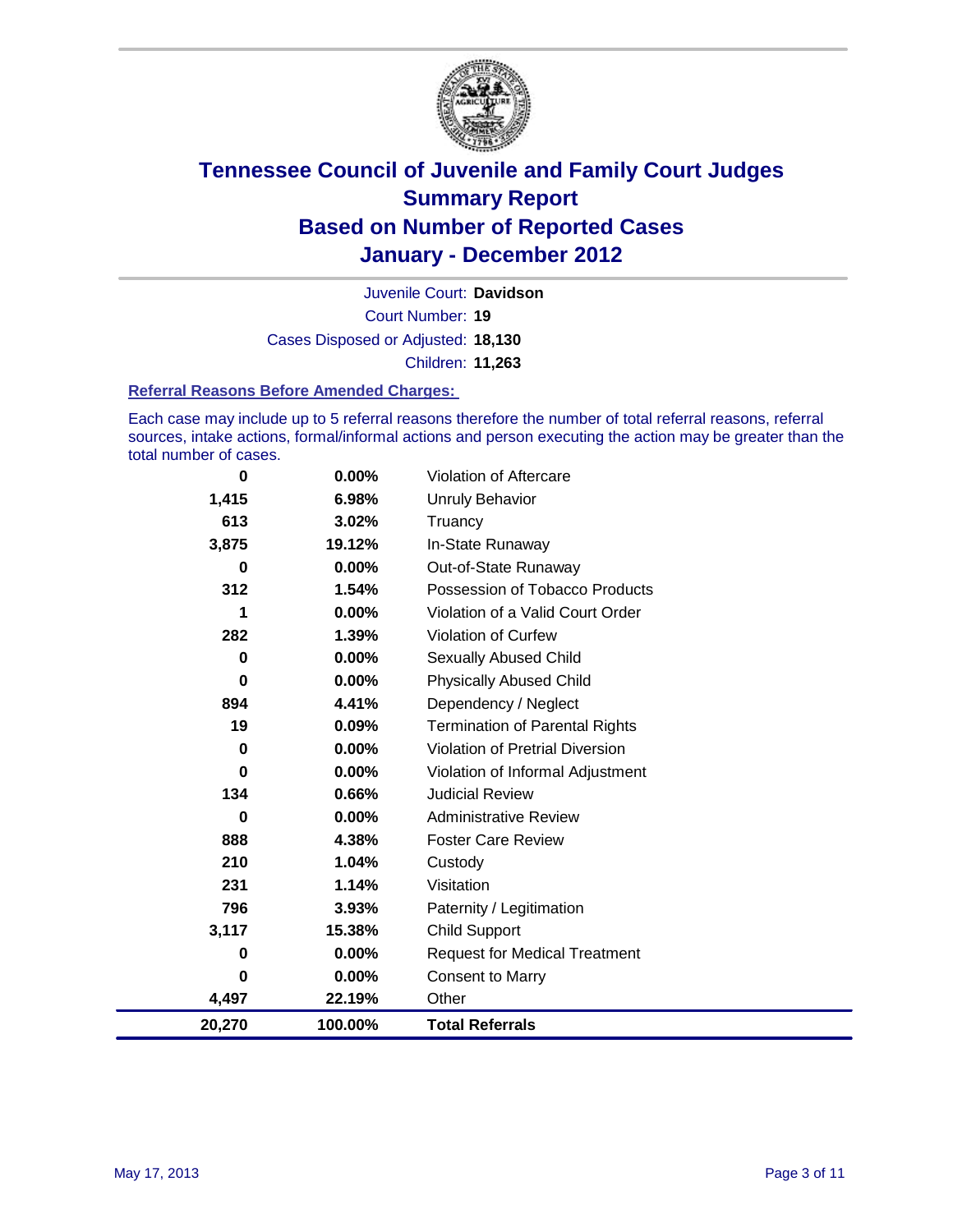

|                            |                                    | Juvenile Court: Davidson          |
|----------------------------|------------------------------------|-----------------------------------|
|                            |                                    | <b>Court Number: 19</b>           |
|                            | Cases Disposed or Adjusted: 18,130 |                                   |
|                            |                                    | Children: 11,263                  |
| <b>Referral Sources: 1</b> |                                    |                                   |
| 6,122                      | 30.20%                             | Law Enforcement                   |
| 1,596                      | 7.87%                              | Parents                           |
| 329                        | 1.62%                              | <b>Relatives</b>                  |
| 44                         | 0.22%                              | Self                              |
| 1,035                      | 5.11%                              | School                            |
| $\mathbf{2}$               | 0.01%                              | <b>CSA</b>                        |
| 1,039                      | 5.13%                              | <b>DCS</b>                        |
| 6                          | 0.03%                              | <b>Other State Department</b>     |
| 4                          | 0.02%                              | <b>District Attorney's Office</b> |
| 1,844                      | 9.10%                              | <b>Court Staff</b>                |
| 11                         | 0.05%                              | Social Agency                     |
| 54                         | 0.27%                              | <b>Other Court</b>                |
| 28                         | 0.14%                              | Victim                            |
| 21                         | 0.10%                              | Child & Parent                    |
| 19                         | 0.09%                              | Hospital                          |
| 3,823                      | 18.86%                             | Unknown                           |
| 4,293                      | 21.18%                             | Other                             |
| 20,270                     | 100.00%                            | <b>Total Referral Sources</b>     |

### **Age of Child at Referral: 2**

| 11.263 | 100.00%       | <b>Total Child Count</b> |
|--------|---------------|--------------------------|
|        | $0.00\%$<br>0 | Unknown                  |
|        | 188<br>1.67%  | Ages 19 and Over         |
| 1,643  | 14.59%        | Ages 17 through 18       |
| 2,825  | 25.08%        | Ages 15 through 16       |
| 1,410  | 12.52%        | Ages 13 through 14       |
|        | 678<br>6.02%  | Ages 11 through 12       |
| 4,519  | 40.12%        | Ages 10 and Under        |
|        |               |                          |

<sup>1</sup> If different than number of Referral Reasons (20270), verify accuracy of your court's data.

<sup>2</sup> One child could be counted in multiple categories, verify accuracy of your court's data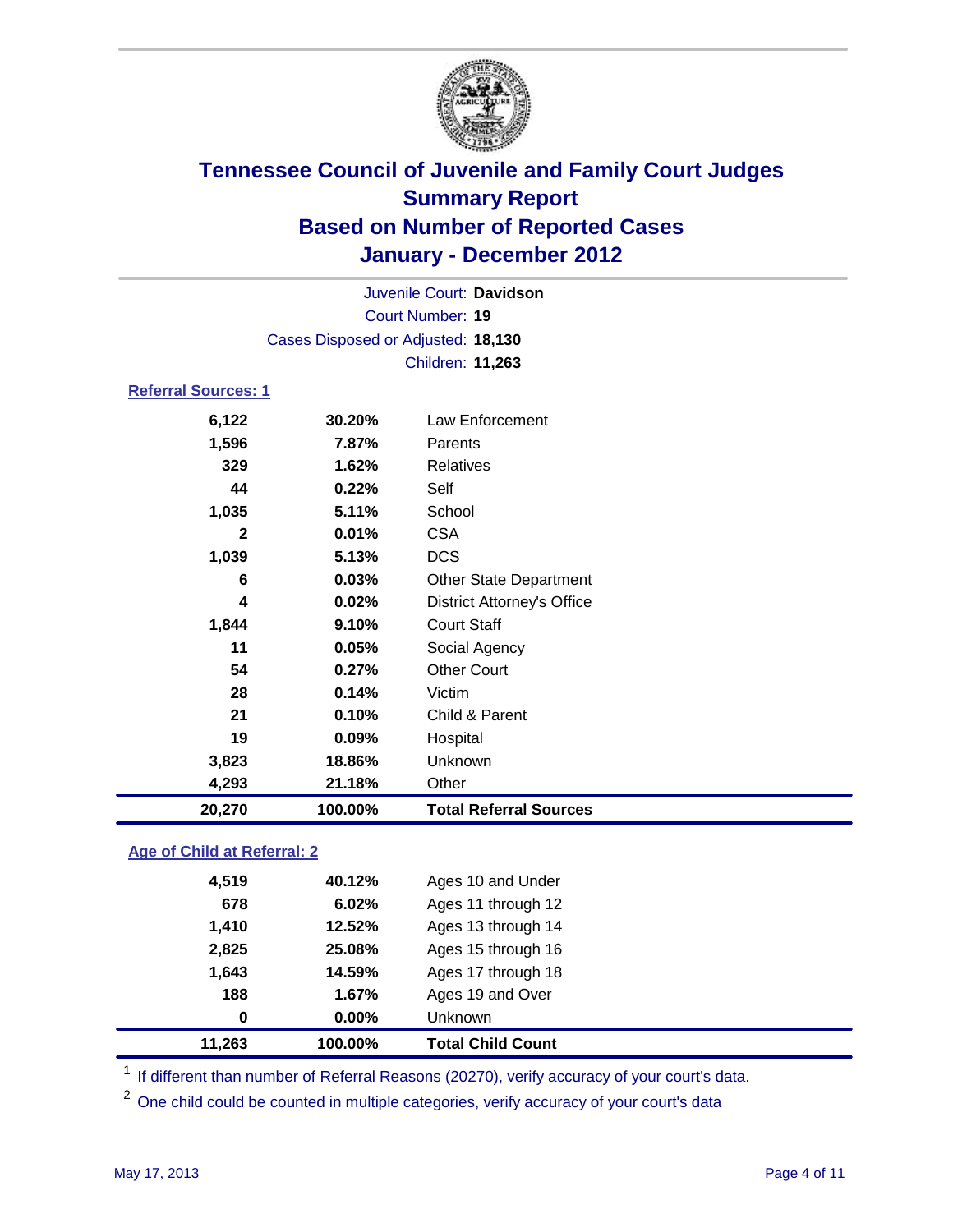

| Juvenile Court: Davidson                |                                    |                          |  |  |
|-----------------------------------------|------------------------------------|--------------------------|--|--|
|                                         | Court Number: 19                   |                          |  |  |
|                                         | Cases Disposed or Adjusted: 18,130 |                          |  |  |
|                                         |                                    | Children: 11,263         |  |  |
| Sex of Child: 1                         |                                    |                          |  |  |
| 5,861                                   | 52.04%                             | Male                     |  |  |
| 5,232                                   | 46.45%                             | Female                   |  |  |
| 170                                     | 1.51%                              | Unknown                  |  |  |
| 11,263                                  | 100.00%                            | <b>Total Child Count</b> |  |  |
| Race of Child: 1                        |                                    |                          |  |  |
| 3,104                                   | 27.56%                             | White                    |  |  |
| 6,144                                   | 54.55%                             | African American         |  |  |
| 8                                       | 0.07%                              | Native American          |  |  |
| 118                                     | 1.05%                              | Asian                    |  |  |
| 242                                     | 2.15%                              | Mixed                    |  |  |
| 1,647                                   | 14.62%                             | Unknown                  |  |  |
| 11,263                                  | 100.00%                            | <b>Total Child Count</b> |  |  |
| <b>Hispanic Origin: 1</b>               |                                    |                          |  |  |
| 352                                     | 3.13%                              | Yes                      |  |  |
| 139                                     | 1.23%                              | No                       |  |  |
| 10,772                                  | 95.64%                             | Unknown                  |  |  |
| 11,263                                  | 100.00%                            | <b>Total Child Count</b> |  |  |
| <b>School Enrollment of Children: 1</b> |                                    |                          |  |  |
| 4,375                                   | 38.84%                             | Yes                      |  |  |
| 455                                     | 4.04%                              | <b>No</b>                |  |  |
| 6,433                                   | 57.12%                             | Unknown                  |  |  |
| 11,263                                  | 100.00%                            | <b>Total Child Count</b> |  |  |

<sup>1</sup> One child could be counted in multiple categories, verify accuracy of your court's data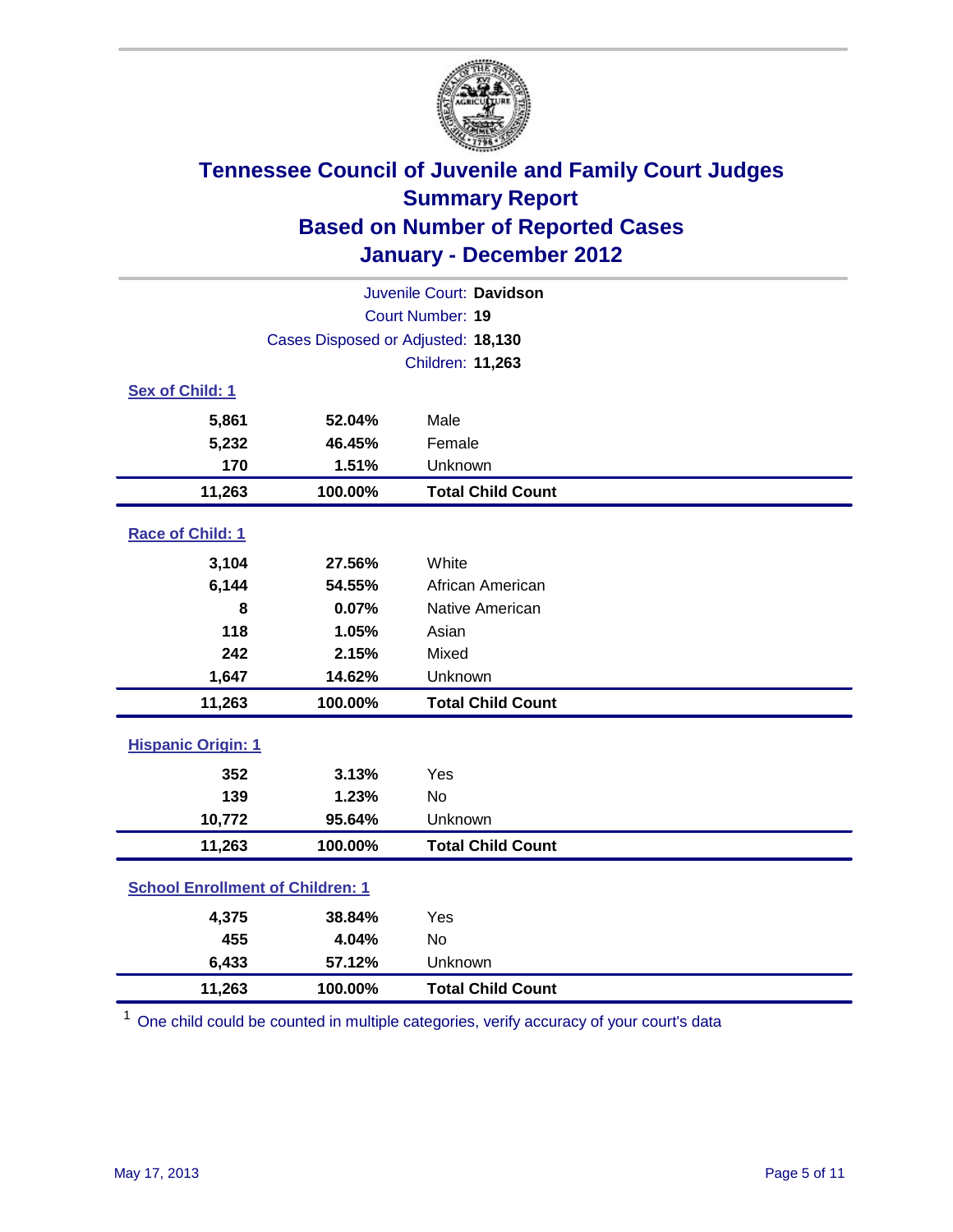

Court Number: **19** Juvenile Court: **Davidson** Cases Disposed or Adjusted: **18,130** Children: **11,263**

### **Living Arrangement of Child at Time of Referral: 1**

| 11,263 | 100.00% | Total Child Count            |
|--------|---------|------------------------------|
| 376    | 3.34%   | Other                        |
| 4,552  | 40.42%  | Unknown                      |
| 4      | 0.04%   | Independent                  |
| 6      | 0.05%   | In an Institution            |
| 41     | 0.36%   | In a Residential Center      |
| 109    | 0.97%   | In a Group Home              |
| 135    | 1.20%   | With Foster Family           |
| 41     | 0.36%   | <b>With Adoptive Parents</b> |
| 629    | 5.58%   | <b>With Relatives</b>        |
| 397    | 3.52%   | With Father                  |
| 4,196  | 37.25%  | With Mother                  |
| 201    | 1.78%   | With Mother and Stepfather   |
| 67     | 0.59%   | With Father and Stepmother   |
| 509    | 4.52%   | With Both Biological Parents |
|        |         |                              |

#### **Type of Detention: 2**

| 18,130 | 100.00%  | <b>Total Detention Count</b> |
|--------|----------|------------------------------|
| 0      | $0.00\%$ | Other                        |
| 17,929 | 98.89%   | Does Not Apply               |
| 0      | $0.00\%$ | <b>Unknown</b>               |
| 0      | 0.00%    | <b>Psychiatric Hospital</b>  |
| 0      | 0.00%    | Jail - No Separation         |
| 0      | $0.00\%$ | Jail - Partial Separation    |
| 0      | 0.00%    | Jail - Complete Separation   |
| 201    | 1.11%    | Juvenile Detention Facility  |
| 0      | $0.00\%$ | Non-Secure Placement         |
|        |          |                              |

<sup>1</sup> One child could be counted in multiple categories, verify accuracy of your court's data

<sup>2</sup> If different than number of Cases (18130) verify accuracy of your court's data.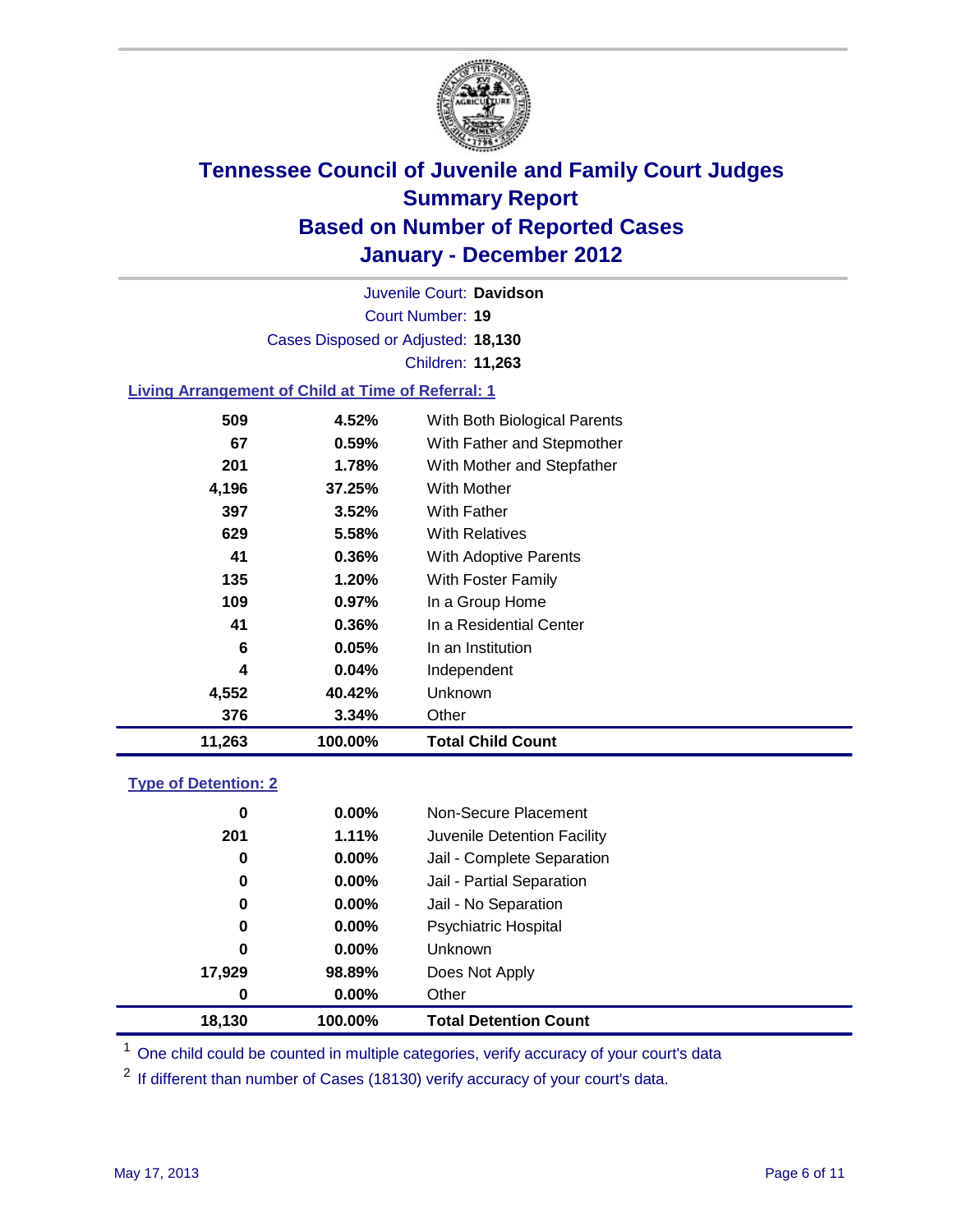

|                                                    | Juvenile Court: Davidson           |                                      |  |  |  |
|----------------------------------------------------|------------------------------------|--------------------------------------|--|--|--|
|                                                    | Court Number: 19                   |                                      |  |  |  |
|                                                    | Cases Disposed or Adjusted: 18,130 |                                      |  |  |  |
|                                                    |                                    | Children: 11,263                     |  |  |  |
| <b>Placement After Secure Detention Hearing: 1</b> |                                    |                                      |  |  |  |
| 9                                                  | 0.05%                              | Returned to Prior Living Arrangement |  |  |  |
| 0                                                  | 0.00%                              | Juvenile Detention Facility          |  |  |  |
| 0                                                  | 0.00%                              | Jail                                 |  |  |  |
| 1                                                  | 0.01%                              | Shelter / Group Home                 |  |  |  |
| 0                                                  | 0.00%                              | <b>Foster Family Home</b>            |  |  |  |
| 0                                                  | 0.00%                              | Psychiatric Hospital                 |  |  |  |
| 188                                                | 1.04%                              | Unknown                              |  |  |  |
| 17,929                                             | 98.89%                             | Does Not Apply                       |  |  |  |
| 3                                                  | 0.02%                              | Other                                |  |  |  |
| 18,130                                             | 100.00%                            | <b>Total Placement Count</b>         |  |  |  |
| <b>Intake Actions: 2</b>                           |                                    |                                      |  |  |  |
|                                                    |                                    |                                      |  |  |  |
| 14,949                                             | 73.75%                             | <b>Petition Filed</b>                |  |  |  |
| 4,299                                              | 21.21%                             | <b>Motion Filed</b>                  |  |  |  |
| 0                                                  | 0.00%                              | <b>Citation Processed</b>            |  |  |  |
| 0                                                  | 0.00%                              | Notification of Paternity Processed  |  |  |  |
| 0                                                  | 0.00%                              | Scheduling of Judicial Review        |  |  |  |
| 0                                                  | 0.00%                              | Scheduling of Administrative Review  |  |  |  |
| 888                                                | 4.38%                              | Scheduling of Foster Care Review     |  |  |  |
| 0                                                  | 0.00%                              | Unknown                              |  |  |  |
| 0                                                  | 0.00%                              | Does Not Apply                       |  |  |  |
| 134                                                | 0.66%                              | Other                                |  |  |  |
| 20,270                                             | 100.00%                            | <b>Total Intake Count</b>            |  |  |  |

<sup>1</sup> If different than number of Cases (18130) verify accuracy of your court's data.

<sup>2</sup> If different than number of Referral Reasons (20270), verify accuracy of your court's data.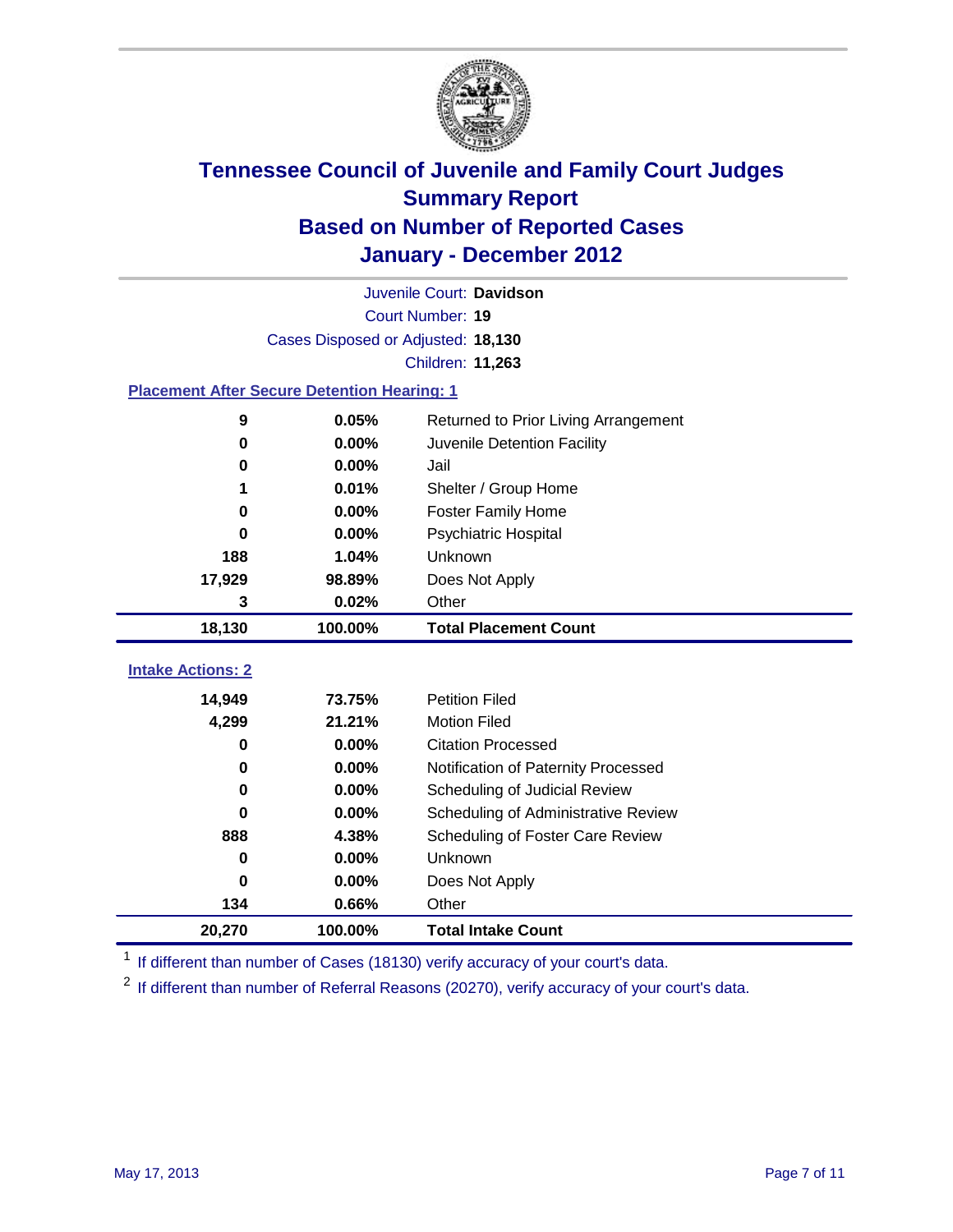

Court Number: **19** Juvenile Court: **Davidson** Cases Disposed or Adjusted: **18,130** Children: **11,263**

### **Last Grade Completed by Child: 1**

| 237                                     | 2.10%   | Too Young for School         |  |
|-----------------------------------------|---------|------------------------------|--|
| 33                                      | 0.29%   | Preschool                    |  |
| 80                                      | 0.71%   | Kindergarten                 |  |
| 51                                      | 0.45%   | 1st Grade                    |  |
| 45                                      | 0.40%   | 2nd Grade                    |  |
| 56                                      | 0.50%   | 3rd Grade                    |  |
| 111                                     | 0.99%   | 4th Grade                    |  |
| 161                                     | 1.43%   | 5th Grade                    |  |
| 260                                     | 2.31%   | 6th Grade                    |  |
| 361                                     | 3.21%   | 7th Grade                    |  |
| 965                                     | 8.57%   | 8th Grade                    |  |
| 952                                     | 8.45%   | 9th Grade                    |  |
| 725                                     | 6.44%   | 10th Grade                   |  |
| 383                                     | 3.40%   | 11th Grade                   |  |
| 34                                      | 0.30%   | 12th Grade                   |  |
| 1                                       | 0.01%   | Non-Graded Special Ed        |  |
| 5                                       | 0.04%   | <b>GED</b>                   |  |
| 4                                       | 0.04%   | Graduated                    |  |
| 20                                      | 0.18%   | <b>Never Attended School</b> |  |
| 6,774                                   | 60.14%  | Unknown                      |  |
| 5                                       | 0.04%   | Other                        |  |
| 11,263                                  | 100.00% | <b>Total Child Count</b>     |  |
| <b>Enrolled in Special Education: 1</b> |         |                              |  |
|                                         |         |                              |  |

| 253    | 2.25%   | Yes                      |  |
|--------|---------|--------------------------|--|
| 3.345  | 29.70%  | No                       |  |
| 7,665  | 68.05%  | Unknown                  |  |
| 11,263 | 100.00% | <b>Total Child Count</b> |  |

 $1$  One child could be counted in multiple categories, verify accuracy of your court's data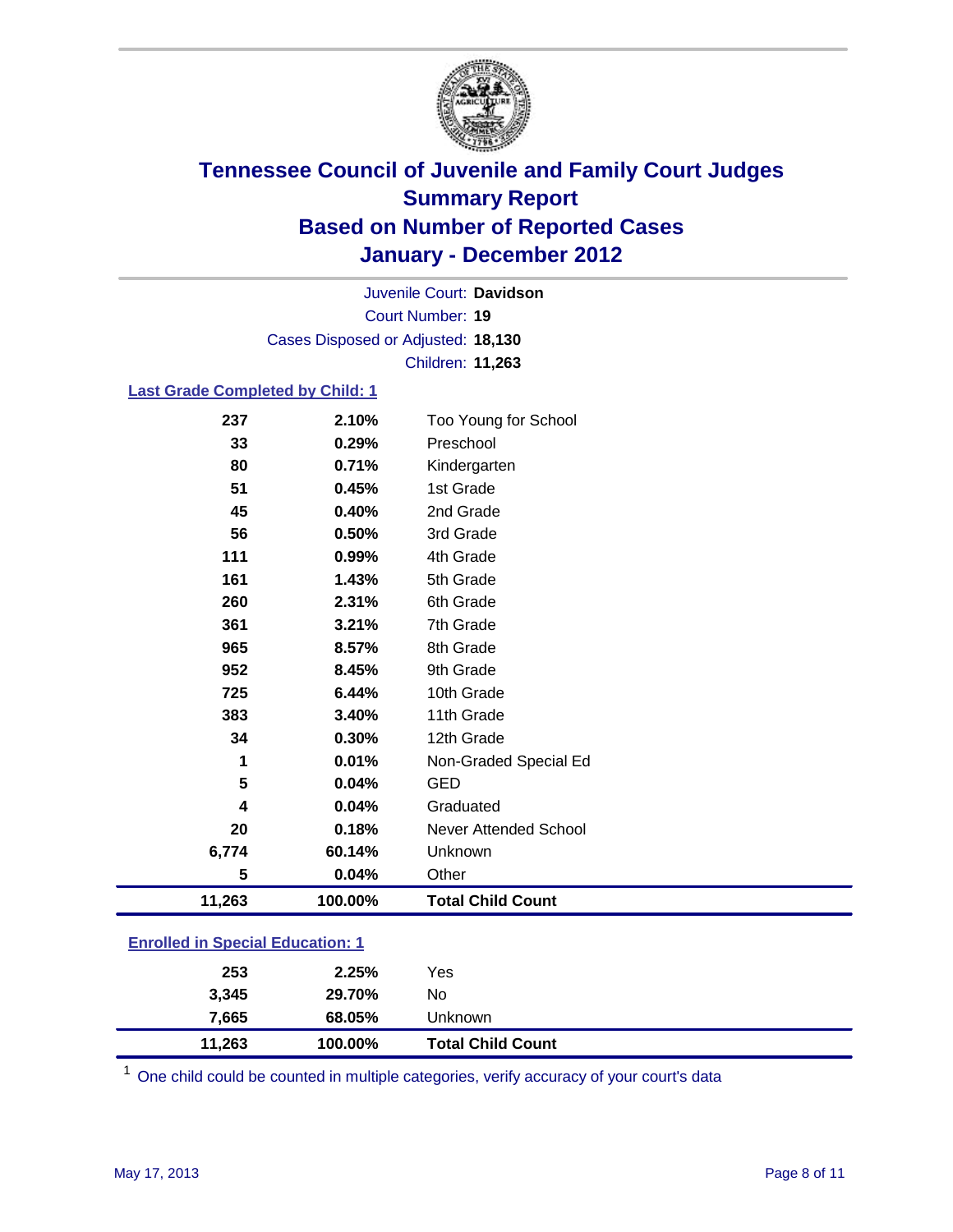

|                              |                                    | Juvenile Court: Davidson  |
|------------------------------|------------------------------------|---------------------------|
|                              |                                    | Court Number: 19          |
|                              | Cases Disposed or Adjusted: 18,130 |                           |
|                              |                                    | Children: 11,263          |
| <b>Action Executed By: 1</b> |                                    |                           |
| 905                          | 4.46%                              | Judge                     |
| 18,482                       | 91.18%                             | Magistrate                |
| 0                            | $0.00\%$                           | <b>YSO</b>                |
| 883                          | 4.36%                              | Other                     |
| 0                            | 0.00%                              | Unknown                   |
| 20,270                       | 100.00%                            | <b>Total Action Count</b> |

### **Formal / Informal Actions: 1**

| 6,111  | 30.15%   | Dismissed                                        |
|--------|----------|--------------------------------------------------|
| 1,401  | 6.91%    | Retired / Nolle Prosequi                         |
| 1,209  | 5.96%    | <b>Complaint Substantiated Delinquent</b>        |
| 1,825  | $9.00\%$ | <b>Complaint Substantiated Status Offender</b>   |
| 565    | 2.79%    | <b>Complaint Substantiated Dependent/Neglect</b> |
| 42     | 0.21%    | <b>Complaint Substantiated Abused</b>            |
| 0      | $0.00\%$ | <b>Complaint Substantiated Mentally III</b>      |
| 13     | 0.06%    | Informal Adjustment                              |
| 181    | 0.89%    | <b>Pretrial Diversion</b>                        |
| 9      | 0.04%    | <b>Transfer to Adult Court Hearing</b>           |
| 0      | $0.00\%$ | Charges Cleared by Transfer to Adult Court       |
| 5,436  | 26.82%   | Special Proceeding                               |
| 787    | 3.88%    | <b>Review Concluded</b>                          |
| 32     | 0.16%    | Case Held Open                                   |
| 2,659  | 13.12%   | Other                                            |
| 0      | 0.00%    | <b>Unknown</b>                                   |
| 20,270 | 100.00%  | <b>Total Action Count</b>                        |

<sup>1</sup> If different than number of Referral Reasons (20270), verify accuracy of your court's data.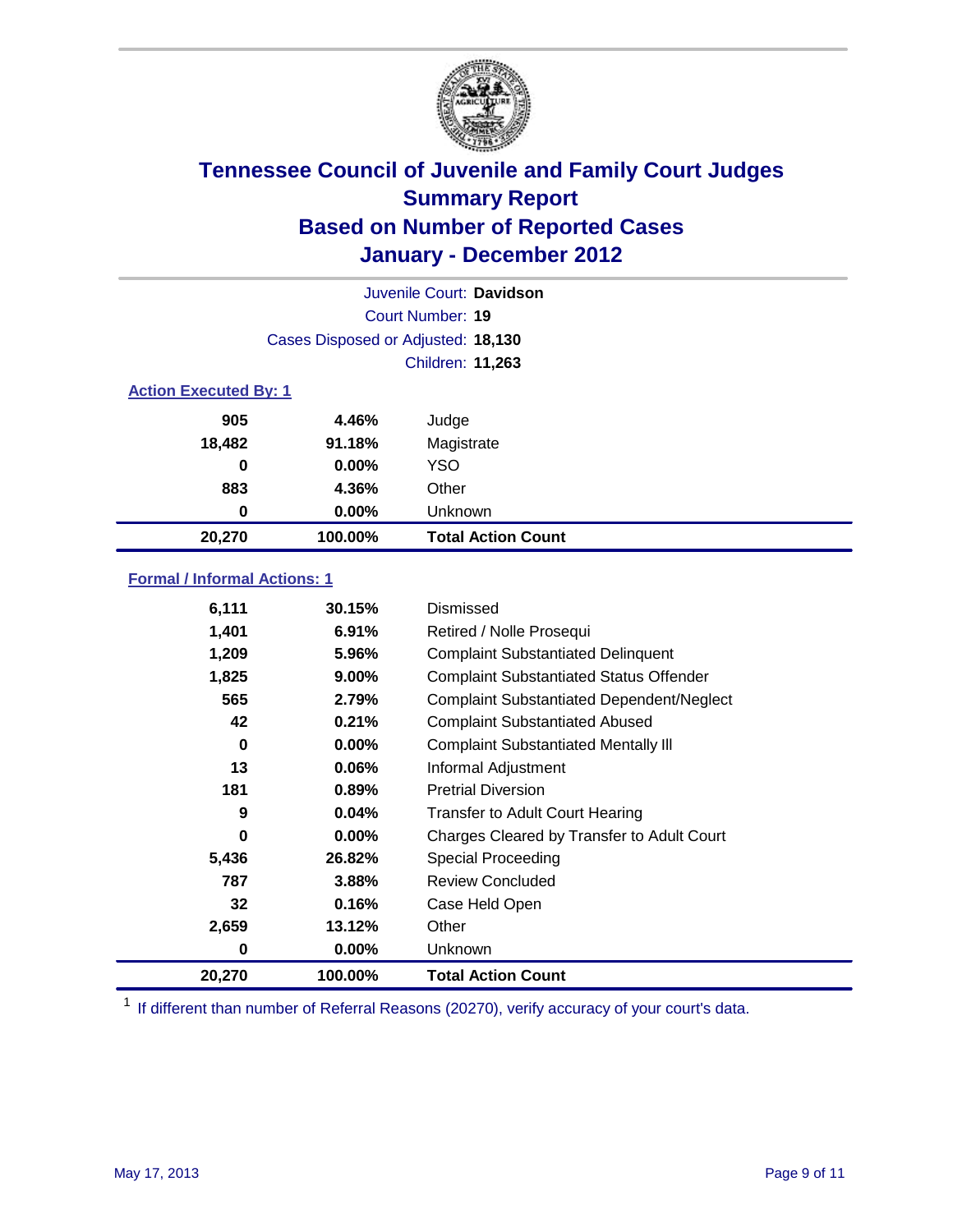

|                       |                                    | Juvenile Court: Davidson                              |
|-----------------------|------------------------------------|-------------------------------------------------------|
|                       |                                    | <b>Court Number: 19</b>                               |
|                       | Cases Disposed or Adjusted: 18,130 |                                                       |
|                       |                                    | Children: 11,263                                      |
| <b>Case Outcomes:</b> |                                    | There can be multiple outcomes for one child or case. |
| 5,941                 | 28.61%                             | <b>Case Dismissed</b>                                 |
| 1,386                 | 6.68%                              | Case Retired or Nolle Prosequi                        |
| 0                     | 0.00%                              | Warned / Counseled                                    |
| 0                     | 0.00%                              | <b>Held Open For Review</b>                           |
| 0                     | 0.00%                              | Supervision / Probation to Juvenile Court             |
| 0                     | 0.00%                              | <b>Probation to Parents</b>                           |
| 0                     | 0.00%                              | Referral to Another Entity for Supervision / Service  |
| 84                    | 0.40%                              | Referred for Mental Health Counseling                 |
| 120                   | 0.58%                              | Referred for Alcohol and Drug Counseling              |
| 1                     | 0.00%                              | <b>Referred to Alternative School</b>                 |
| 0                     | 0.00%                              | Referred to Private Child Agency                      |
| 5                     | 0.02%                              | Referred to Defensive Driving School                  |
| 45                    | 0.22%                              | Referred to Alcohol Safety School                     |
| 0                     | 0.00%                              | Referred to Juvenile Court Education-Based Program    |
| 0                     | 0.00%                              | Driver's License Held Informally                      |
| 0                     | 0.00%                              | <b>Voluntary Placement with DMHMR</b>                 |
| 0                     | 0.00%                              | <b>Private Mental Health Placement</b>                |
| 0                     | 0.00%                              | <b>Private MR Placement</b>                           |
| 0                     | 0.00%                              | Placement with City/County Agency/Facility            |
| 0                     | 0.00%                              | Placement with Relative / Other Individual            |
| 483                   | 2.33%                              | Fine                                                  |
| 530                   | 2.55%                              | <b>Public Service</b>                                 |
| 138                   | 0.66%                              | Restitution                                           |
| 0                     | 0.00%                              | <b>Runaway Returned</b>                               |
| 0                     | 0.00%                              | No Contact Order                                      |
| 254                   | 1.22%                              | Injunction Other than No Contact Order                |
| 0                     | 0.00%                              | <b>House Arrest</b>                                   |
| 0                     | 0.00%                              | <b>Court Defined Curfew</b>                           |
| 12                    | 0.06%                              | Dismissed from Informal Adjustment                    |
| 134                   | 0.65%                              | <b>Dismissed from Pretrial Diversion</b>              |
| 0                     | 0.00%                              | Released from Probation                               |
| 11                    | 0.05%                              | <b>Transferred to Adult Court</b>                     |
| 0                     | $0.00\%$                           | <b>DMHMR Involuntary Commitment</b>                   |